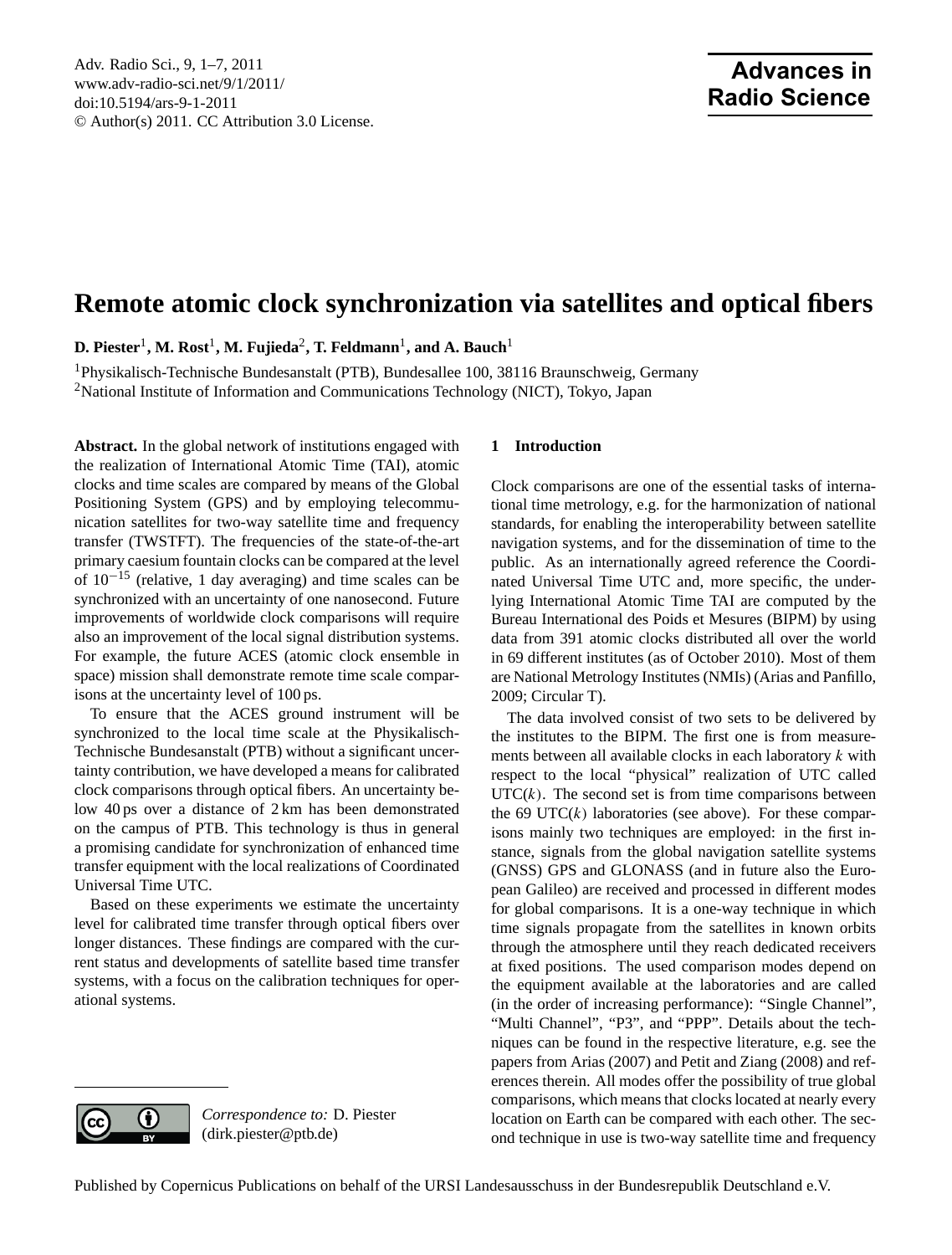transfer (TWSTFT) (Kirchner, 1999). It has the advantage that modulated signals are exchanged between two sites, and thus propagate simultaneously through the same medium along the same path, just in opposite direction. This leads to a cancellation of most effects which have an impact on the signal delay, in particular those caused by the propagation through the troposphere and ionosphere. TWSTFT usually employs a geostationary telecommunication satellite as a relay for the signals in space. This limits the choice of locations for ground terminal installations and the operational distance to roughly 10 000 km. An advantage of TWSTFT is that results of clock comparisons are available instantly after a link between two ground sites has been established. No post processing is required as compared to GNSS-based time and frequency transfer.

With these currently operational time and frequency transfer techniques, the frequencies of state-of-the-art primary caesium fountain clocks can be compared relatively at the level of 10−<sup>15</sup> and time scales can be synchronized with an uncertainty of one nanosecond. At present experiments for satellite based time and frequency transfer are performed or designed with the aim to reduce the so far achieved uncertainty significantly. For example a new system for time and frequency transfer will be available in 2014: the Atomic Clock Ensemble in Space (ACES) will be installed at the International Space Station (ISS) revolving as time reference about every 90 minutes around the Earth. Time transfer with an uncertainty of as low as 100 ps will be possible by using the integrated ACES-Microwave-Link (MWL) (Cacciapuoti and Salomon, 2009). Compared to currently operational TW-STFT the ACES MWL uses a broader bandwidth for time transfer signals. Thus also on ground dedicated technologies are needed to supply these new experiments with ultra stable reference frequency and time. Recently optical fiber based techniques show very promising results in both frequency and time transfer. Distances from campus solutions (1 km) to about 500 km have been investigated and demonstrated. Distances up to 1500 km are discussed (Piester and Schnatz, 2009a). In this paper the possibility of a combination of these techniques is discussed for the application of global time and frequency transfer.

#### **2 Comparison of time scales and atomic clocks**

Facilities for satellite based time and frequency comparisons are standard equipment in every time laboratory. They are operated in a continuous mode and allow the determination of frequency differences between atomic clocks and phase (time) differences between time scales maintained at these laboratories. The latter requires a dedicated calibration of propagation delay in the equipment involved. Before measuring time differences via optical fibers the involved equipment has to be calibrated as well. In this section we briefly describe the two standard satellite based techniques for time transfer and finally discuss the achieved results of optical fiber time and frequency transfer based on recently performed experiments.

## **2.1 GPS time and frequency transfer**

GPS signal reception has become the standard tool for time and frequency transfer between time laboratories (see e.g. Piester and Schnatz, 2009a). The GPS maintains a minimum of 24 satellites, in a way that at nearly each location on Earth more than four satellites are simultaneously visible. On each satellite an atomic clock serves as the onboard reference, which is related to the system time reference. From the onboard reference two carriers are generated and transmitted. These signals are phase modulated by two characteristic pseudorandom noise codes, uniquely associated with each space vehicle, the so called coarse acquisition and the precise codes. As part of the GPS operation practice the positions of the satellites are precisely known and reported inter alia in the data stream from the satellites (see e.g. Kaplan and Hegarty, 2006). With known distance from the receivers' antennae to the satellites ground-based clocks can be compared to GPS time with a typical precision of 10 ns or 1 ns using the coarse or precise code, respectively. Exchange of the collected data between two stations via file transfer enables the a posteriori calculation of the time differences between the two local clocks involved. If the carrier itself is used, the precision is in the range of some 10 ps (Gotoh et al., 2003), but typically subject to unknown absolute offsets.

The precision of operational GPS time and frequency transfer has been improved significantly during the last years. It is characterized by the statistical uncertainty  $u_A$ for the techniques "single channel" (4.5 ns), "multi channel" (2.5 ns), "P3" (1.0 ns), and "PPP" (0.3 ns) as entitled by BIPM and is carefully examined by the BIPM and documented in the monthly published Circular T, see e.g. issue October 2010. The accuracy of GPS time transfer strongly depends on the calibration procedure. The long-term instability of signal delays in the equipment making up the link determines the necessity of recalibrations, and on the other hand the accuracy of long-term frequency comparisons. For many links a systematic uncertainty  $u_B$  of 5 ns has been stated, reflecting the long-lasting conservative practice. This has been put in question when Esteban et al. (2010) estimated a significantly reduced uncertainty of calibrations using a traveling GPS receiver. Recently this has been refined and uncertainties below 1 ns have been reported by Feldmann et al. (2010). There is still a need for confirmation of such small values, but an uncertainty of 1.6 ns should be feasible. It is clear that these small values for  $u_B$  can be maintained over long times only when periodic re-calibrations are made.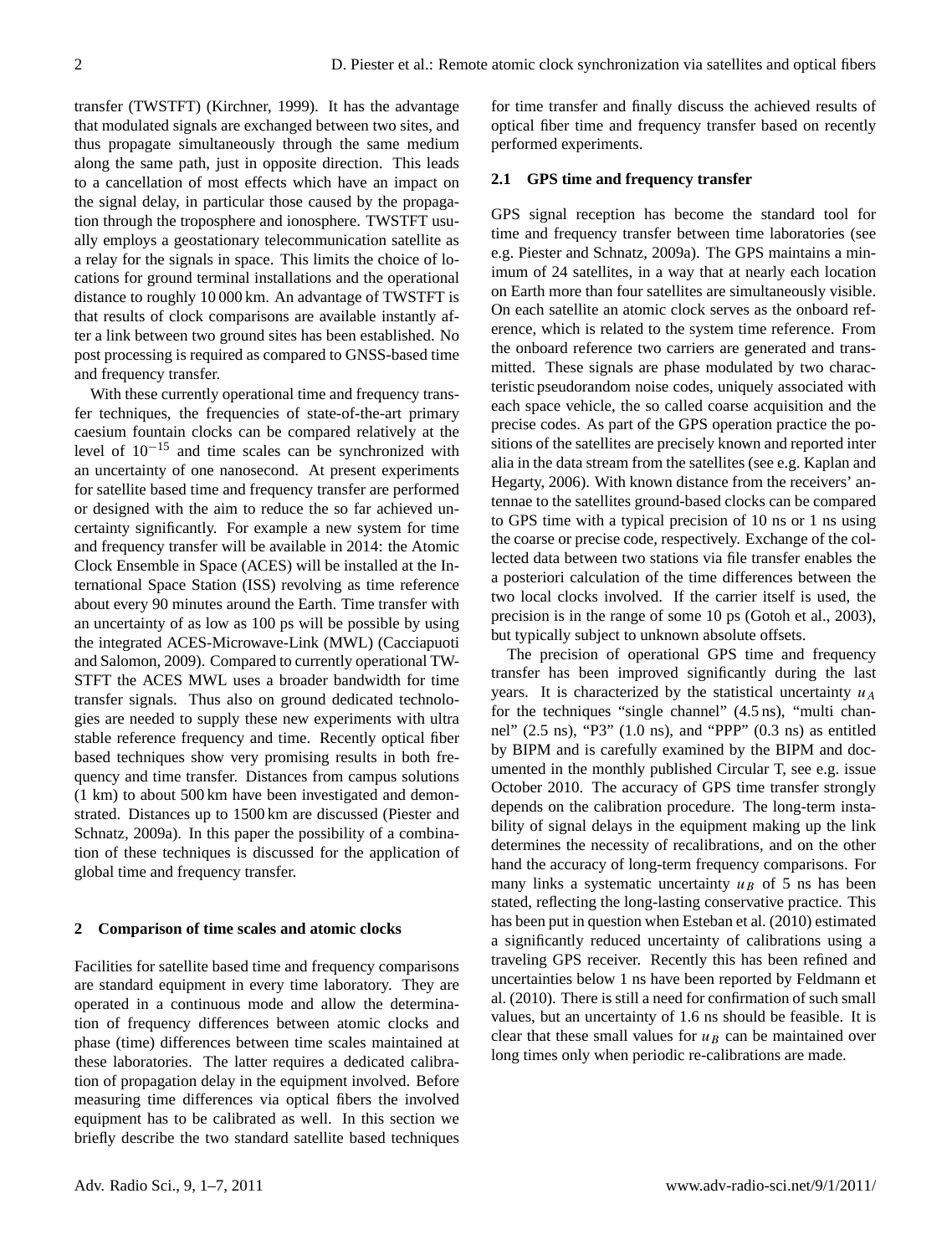#### **2.2 Two-way satellite time and frequency transfer**

TWSTFT is the second satellite based technique which is regularly used for generating TAI. The main advantage of the two-way technique is that unknown delays along the signal path cancel out to first order because of the path reciprocity of the transmitted signals (Kirchner, 1999). At present TWSTFT makes use of established communication satellite services mainly in the Ku-band (10.7 GHz to 14.5 GHz). Time signals are transmitted by relating the phase of a pseudorandom noise modulation on the carrier signal to the one-pulse-per-second input from a clock. A dedicated code is allocated to each transmitting station. The receive equipment correlates the received signal with a local replica of the signal expected from the transmitting site, and determines the time of arrival of the received signal with respect to the local clock.

With currently operational satellite link budget parameters, frequency instabilities (in terms of Allan deviation, see e.g. Riley, 2008) following a  $\sigma_y(\tau) = 10^{-9} (\tau/s)^{-1}$  law can be achieved, which enables frequency comparisons at the level of  $10^{-15}$  at reasonable averaging times  $\tau$  (Bauch et al., 2006). The precision at an averaging time of 1 s is about 0.5 ns. TWSTFT time comparisons can be performed with an uncertainty of about 1 ns if the internal delays in the ground station equipment are determined by calibration. As an example, for one time link this is usually achieved by circulating a portable reference TWSTFT station to determine the overall relative delay difference between the two local ground stations' transmit and receive equipment. Such calibrations have been done repeatedly between European stations and between PTB and the U.S. Naval Observatory (Piester et al., 2008). Breakiron et al. (2004) report for a series of intra U.S. calibration campaigns overall uncertainties down to 0.38 ns. On the other hand also values of slightly above 1 ns have been reported for recent European campaigns (Bauch et al., 2009) which lead us to conclude that using currently available equipment link uncertainties between 0.4 ns and 1.2 ns are achievable.

#### **2.3 Optical fiber time and frequency transfer**

The most recent developments in optical fiber time and frequency transfer have demonstrated that a further and significant reduction of uncertainty is possible. Transfer of frequency signals on fiber lengths up to more than 100 km have been demonstrated (see e.g. Grosche et al., 2009). The introduction of Brillouin amplification for the use in frequency transfer has the potential to bridge more than 250 km without intermediate amplifier stations (Terra et al., 2010). Also very promising results have been achieved for frequency transfer using standard signals for a broader application. We give two examples: a 10 MHz signal as used widely in timing laboratories (Ebenhag et al., 2008) and a 1.5 GHz signal for radio astronomy applications (McCool et al., 2008). Both approaches demonstrate frequency distributions with uncertainties below 10−<sup>15</sup> .

To cancel long term fiber length variations in time and frequency transfer the two-way method for exchanging optical signals has been investigated (Amemiya et al., 2006). Such an approach was initially proposed in the framework of network synchronization (Kihara and Imaoka, 1995).

Currently, analysis of time transfer through optical fibers (TTTOF) is investigated by different groups. Stability analyzes prove the measurement precision to be at a level of  $10 \text{ ps }$  (Czubla et al.,  $2006$ ) or below (Sliwczyński et al., 2010). Smotlacha et al. (2010) demonstrated their two-way system using a 740 km link. In our work we have focused on the capability of calibrated time transfer (Piester et al., 2009b) using equipment similar to the TWSTFT scheme described before. In the two latter systems code division multiple access (CDMA) signals are employed and precisions below 100 ps and 10 ps, respectively, have been reported. The capability for calibrated time transfer on the level of 40 ps has been demonstrated in our study. A further improvement and the extension to longer distances is discussed in the next section.

# **3 Calibration and uncertainty evaluation of an optical fiber time transfer link**

For the operation of a time transfer link in the strict sense a suitable calibration of the propagation delays is obligatory. Here we describe a procedure which can be executed at a single laboratory before the equipment will be installed at the locations where the systems will be operated. We use the nomenclature of existing literature (ITU-R, 2003; Bauch et al., 2011) and deviate only if necessary. The measurement setup is depicted in Fig. 1. We use in our setup modems which are also used for TWSTFT. Generally, we want to compare two time scales TA(1) and TA(2) generated at different distant laboratories. The modems' time-of-arrival measurements  $TW(i)$  are given by

$$
TW(1) = TA(1) - TA(2) + TX(2) + SP(2) + RX(1),
$$
 (1)

and

$$
TW(2) = TA(2) - TA(1) + TX(1) + SP(1) + RX(2).
$$
 (2)

 $TX(i)$  and  $RX(i)$  represent the complete internal transmission and receive delay of setup  $i$ . SP(1) is the transmission path delay from the local setup (1) to the remote site (2). SP(2) is the propagation delay in the opposite direction through the same fiber. For a single optical fiber connection between two sites we assume complete reciprocity of this part of signal path setting  $SP(1) = SP(2)$ , and thus

$$
TA(1) - TA(2) = 1/2[TW(1) - TW(2)]
$$
  
+1/2[DLD(1) - DLD(2)], (3)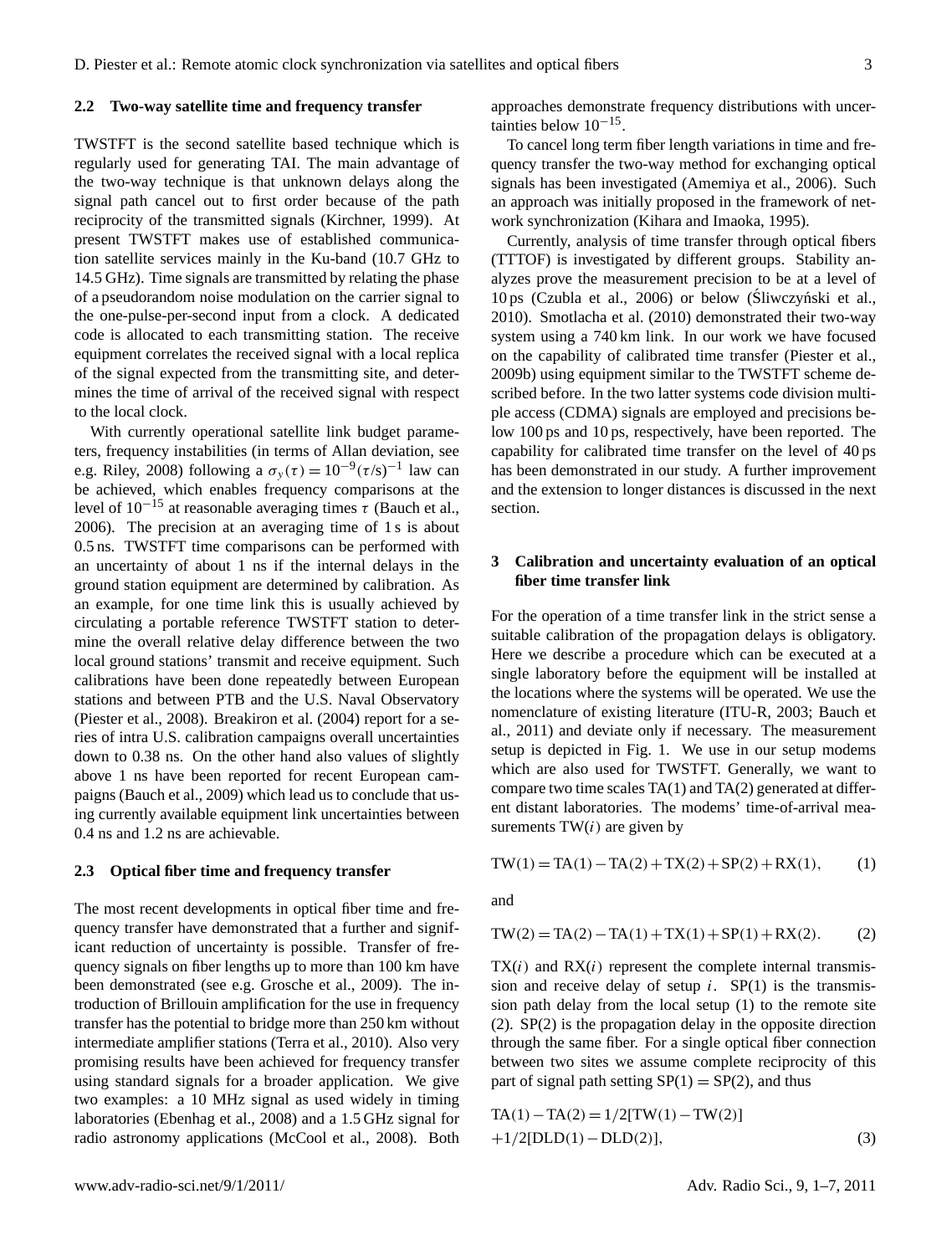

**Fig. 1.** Calibration setup for testing the independence of time transfer results from the length of the optical fiber. The two fibers used are depicted as**(a)** a short fiber and **(b)** a long fiber. On long distance connections **(c)** a number of bidirectional amplifiers is inserted into the signal path.

where  $DLD(i) = TX(i) - RX(i)$  is the delay difference between the TX path and the RX path of one setup. For accurate time transfer we want to determine the last term in Eq. (3) as the calibration result. For this calibration we use a common clock configuration and adjust  $TA(1) = TA(2)$ , which leads to

$$
0 = 1/2[TW(1) - TW(2)] + 1/2[DLD(1) - DLD(2)].
$$
 (4)

The first term is the so called common clock difference  $CCD(1,2) = 1/2$  [TW(1) – TW(2)]. It is measured to determine the delay difference between both systems corresponding to a calibration value defined as

$$
CALR(1,2) = 1/2[DLD(1) - DLD(2)] = -CCD(1,2).
$$
 (5)

For the calibrated time transfer link between the two setups, finally installed at remote sites, we get

$$
TA(1) - TA(2) = 1/2[TW(1) - TW(2)] + CALR(1, 2). \tag{6}
$$

As noted before, a prerequisite for accurate comparisons of remote time scales is the possibility for delay calibration of the whole system. Because the optical fiber length in the final setup is unknown, a calibration test is needed to ensure the independence of the setup from the length of the used fiber which connects both laboratories. For this purpose we connected the modems to reference frequency and 1pps (1-pulseper-second) from signal distribution equipment (FDAs) and pulse generators (DIVs) as illustrated in Fig. 1. The 1 pps cable connectors represent generally the time scales TA(1) and TA(2). Both TTTOF setups were then connected by two fibers which were subsequently exchanged: a 2 m short indoor fiber (Fig. 1a) and a 2 km long fiber (Fig. 1b) buried on the PTB campus. The attenuation of the two optical fibers



**Fig. 2.** Display of the sequence of measurements with short fiber loop and long outdoor fiber loop (see Rost et al., 2010). The measurements are labeled with the used fiber length. Mean and standard deviation (SD) are depicted as black and gray lines, respectively.

was adjusted to be at the same level by inserting a variable optical attenuator into the bidirectional fiber path  $SP(i)$ , in order to minimize the impact of receive power dependent delay variations in the modems. The optical power was kept constant within  $\pm 0.1$  dB.

The results of measurements  $CCD(1,2) = 1/2$  [TW(1) – TW(2)] when switching over between long and short fibers is depicted in Fig. 2 (see Rost et al., 2010 for details of the experimental setup). The sequence comprises eight switches between the long and the short fiber. The error bars in Fig. 2 represent the standard deviation of single secondly recorded measurements. The standard deviation of the single  $CCD(1,2)$  values around the mean is only 6 ps. However, two effects were observed which have to be investigated in more detail in future: variations at the beginning of the sequence might be a result of temperature variations and the higher standard deviation of the measurements with the short fiber may be due to instabilities caused by interference of the optical signals partly reflected at fiber connectors. A reduction of interference could be achieved if different optical wavelengths are used in the local and remote setup. Nevertheless, the small variations of below 40 ps (including error bars) obtained under different experimental conditions are promising results to comply with the aim of enabling time transfer with an uncertainty well below 100 ps to supply next generation satellite based time and frequency transfer techniques.

The operational distance between the two connected sites is limited to about 100 km if no amplifiers are used (Amemiya et al., 2010). If longer distances should be bridged, the bidirectional signal path requires also bidirectional amplifiers. Because their internal delay is generally different for each direction a calibration of the amplifiers is also necessary. For a link with *n* amplifiers *n* additional calibrations have to be made. Equation (3) is extended as follows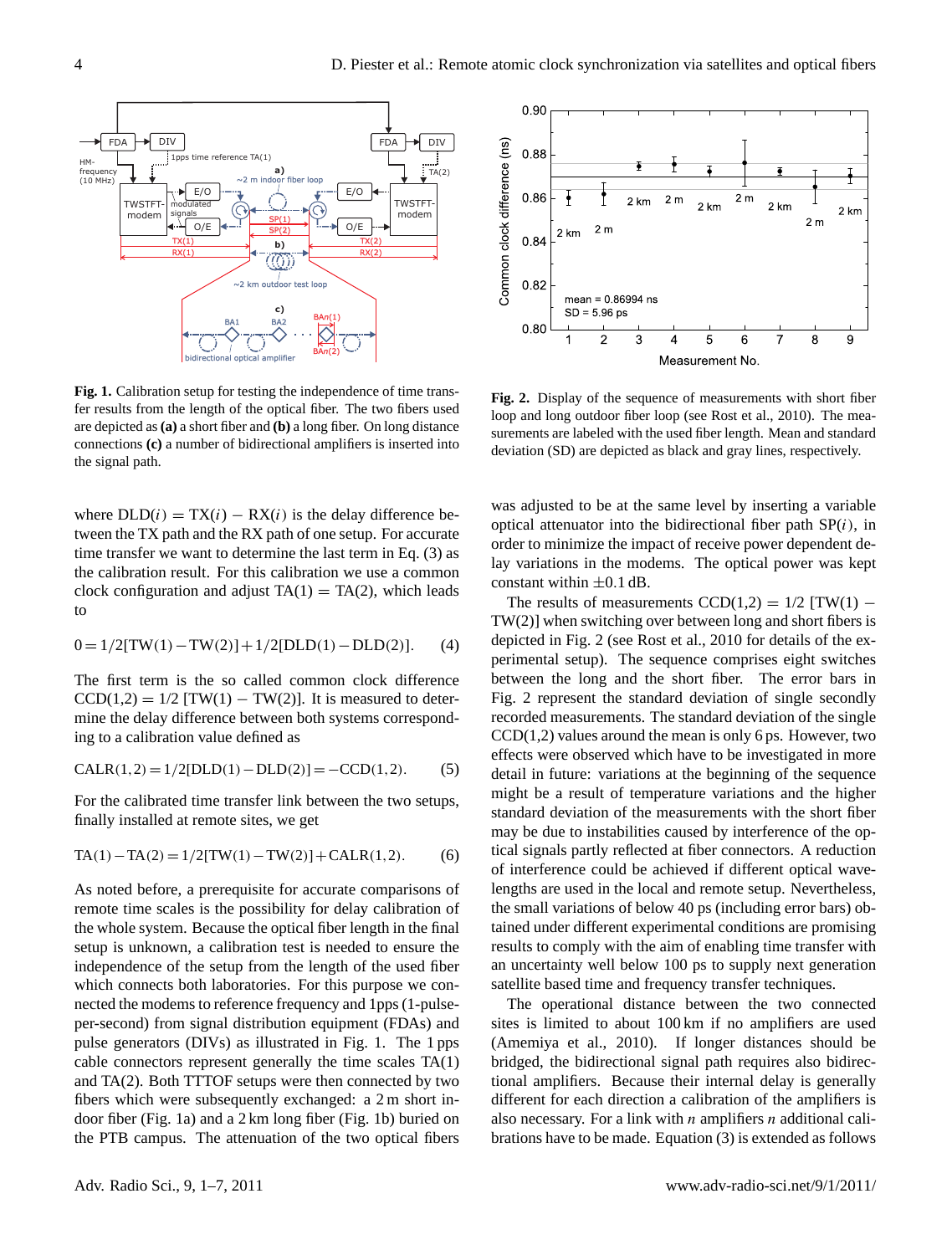TA(1) – TA(2) = 
$$
1/2[TW(1) – TW(2)]
$$
  
+1/2[DLD(1) – DLD(2)] + 1/2[dBA(1,2) + dBA2(1,2)  
+...+dBAn(1,2)] (7)

where  $dBAn(1,2)$  is the delay difference of the *n*-th bidirectional amplifier  $BAn(1) - BAn(2)$  (see Fig. 1c). The values for  $dBAn(i)$  can be determined as follows. The necessary amplifiers for a link are inserted into the calibration setup (common clock  $TA(1) = TA(2)$ ). From Eq. (7) we get

$$
0 = 1/2[TW(1) - TW(2)]
$$
  
+1/2[DLD(1) - DLD(2)] + 1/2[dBA1(1,2) + dBA2(1,2)  
+...+dBAn(1,2)] (8)

After changing the direction of the first amplifier the measurement is repeated:

$$
0 = 1/2[TW(1) - TW(2)] + 1/2[DLD(1) - DLD(2)]
$$
  
+1/2[-dBA1(1,2)+dBA2(1,2)+...+dBAn(1,2)] (9)

Then the direction of each of all amplifiers is subsequently changed:

$$
0 = 1/2[TW(1) - TW(2)] + 1/2[DLD(1) - DLD(2)]
$$
  
+1/2[-dBA1(1,2) - dBA2(1,2) - ... - dBAn(1,2)] (10)

We get  $DLD(1) - DLD(2)$  from adding Eqs. (8) and (10). We get the differential delay e.g. for the first amplifier by subtracting Eqs.  $(8)$ – $(9)$ . If we only want to calibrate the total link as a whole, only measurements Eqs. (8) and (10) need to be combined. Thus only the uncertainties  $u$  of two measurements will contribute to the overall uncertainty

$$
U = \sqrt{2} \cdot u,\tag{11}
$$

if we assume the same  $u$  for both measurements. However, this will not allow the exchange of a single device without loosing the link calibration information. For the calibration of a whole link including  $n$  bidirectional amplifiers one will need  $n + 1$  common clock difference measurements. The overall uncertainty  $U$  is in this case

$$
U = \sqrt{n+1} \cdot u. \tag{12}
$$

If we consider about  $u = 40$  ps for each delay difference determination, we expect for a 900 km link with 8 bidirectional erbium doped fiber amplifiers an uncertainty of about  $U = 60$  ps following Eq. (11) and  $U = 120$  ps after Eq. (12).

#### **4 Summary and outlook**

At present three methods exist (or are experimentally evaluated) to synchronize remote atomic clocks and time scales on the nanosecond level and below. The results for these time synchronization methods are summarized in Table 1. If one needs a time synchronization at the level of 5 ns or slightly below, GPS is the choice. GPS receivers are rather inexpensive compared to the other techniques presented, and their operational performance is almost site independent. Using the so called "all-in-view" data computation approach one can compare two sites regardless where they are located on Earth. Most laboratories maintaining a local realization of UTC use GPS links for their connection to the international network of timing laboratories.

TWSTFT offers a lower calibration uncertainty together with a link stability both at the level of one nanosecond. Beside the superior performance some drawbacks have to be taken into account: the operational distance is limited to about 10 000 km and a geostationary satellite has to be available. It must be equipped with transponders providing the required connectivity in the visibility range of both participating stations. So the establishment of a network is more demanding. Also the number of simultaneous clock comparisons in a network is limited by the hardware used. TWSTFT ground stations are elaborate and expensive, and furthermore transponder bandwidth and time need to be purchased from the satellite operating agency, resulting in substantial running costs.

Optical fiber connections offer the best performance characteristics due to the wider bandwidth of the transmission, when a dedicated dark fiber is available. Limiting factors of time transfer via optical fibers are the repeaters needed, when exceeding 100 km distance. In the near future the very high costs for long distance fiber connections will hamper applications on the continental scale. On the other hand, campus solutions will surely be established supporting deep-space network and antenna arrays in astronomy (Calhoun et al., 2007) or in accelerators for particle physics (Kärtner et al., 2010). Connections between cities surely will be established at least for experimental purposes, e.g. to compare optical frequency standards. Broad applications requiring calibrated time synchronization at an uncertainty level well below 100 ps have not been identified so far. Nevertheless, future space experiments will require dedicated ground infrastructure for time synchronization. As mentioned above, in 2014 the ACES mission will offer the possibility to perform two-way time and frequency transfer at enhanced precision. Compared to operational TWSTFT the ACES microwave link (MWL) will allocate a broader bandwidth and therefore improve the precision to 4 ps at an averaging time of 1 s. It will be a demonstrator for enhanced TWSTFT capabilities reducing the accuracy for time transfer to 100 ps on a global scale.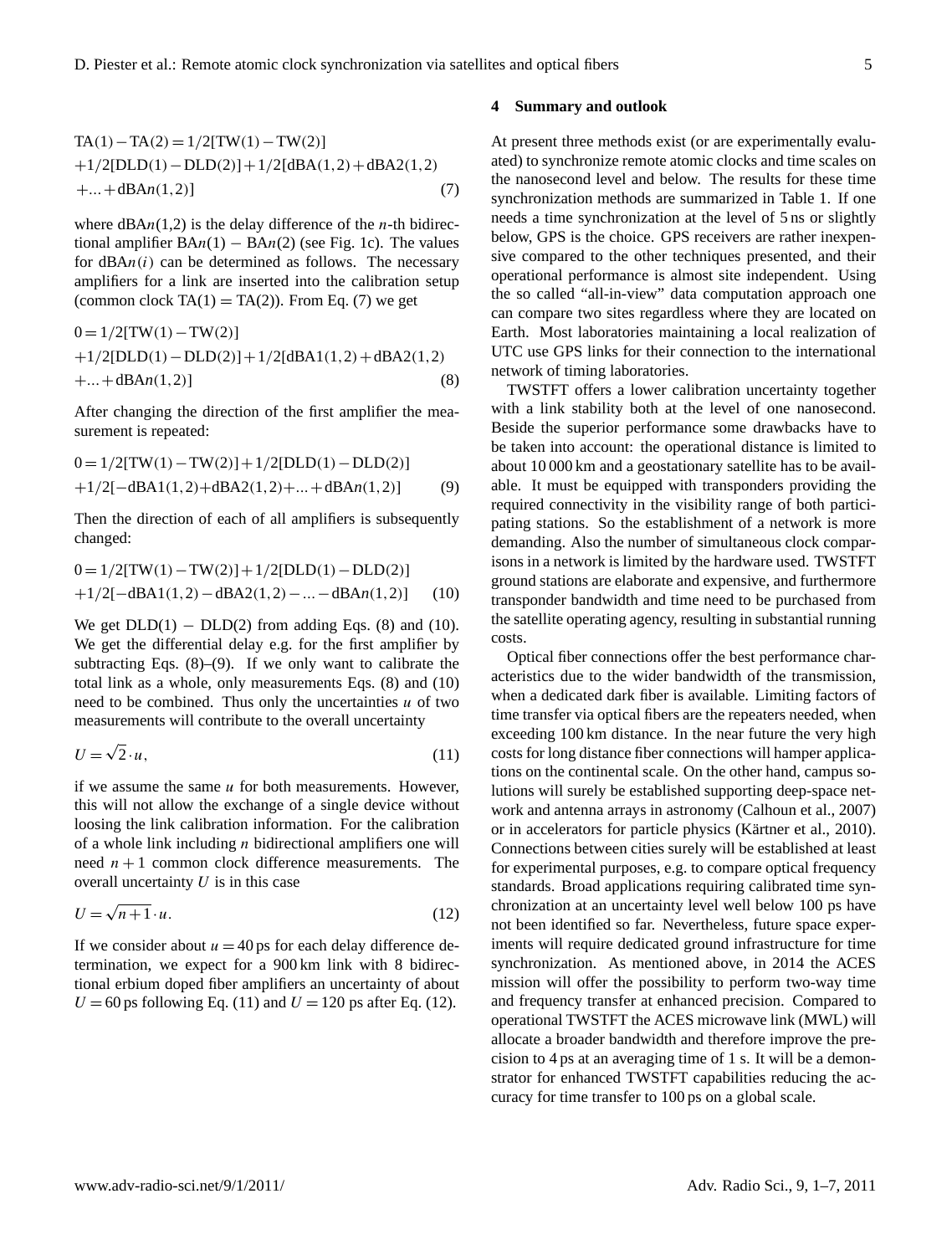Distance (km) Uncertainty (ns) References GPS ∼ 20000 < 1.6 to 5 Esteban et al., 2010; Feldmann et al., 2010; Circular T, 2010 TWSTFT  $~\sim 10000$   $~\sim 0.4$  to  $~\sim 1.2$  Breakiron et al., 2005; Piester et al., 2008; Bauch et al., 2009<br>Optical Fibers  $~\sim 1500$   $~\sim 0.1$  to 0.2 Rost et al., 2010; this work

Optical Fibers  $~ \sim 1500$  < 0.1 to 0.2 Rost et al., 2010; this work





**Fig. 3.** An example for TWSTFT around the Earth and prospective calibration uncertainties.

A future scenario could be a combination of the presented techniques and might be used for global time comparisons: on shorter distances of several hundred kilometers laboratories might be connected via optical fibers, while these clusters are connected by intercontinental TWSTFT links and enhanced GNSS time links. The capability for TWSTFT calibrations on the global scale will be tested by circulating reference GPS receivers and mobile TWSTFT stations between the United States Naval Observatory USNO (Washington DC), the National Institute of Information and Communications Technology NICT (Tokyo) and the Physikalisch-Technische Bundesanstalt (Braunschweig, Germany). An example is depicted in Fig. 3. First steps have been done during some hours in 2010 by performing a first TWSTFT test for time comparisons around the world with the inclusion of Telecommunication Laboratories of Taiwan (W.-H. Tseng, private communication, 2010). An operational global link will offer the possibility to test the accuracy of a round trip calibration to better than 4 ns, if the two GPS and the two TWSTFT calibrations' results will have uncertainties of 2 ns and 1 ns, respectively.

## **References**

- Amemiya, M., Imae, M., Fujii, Y., Suzuyama, T., Ohshima, S., Aoyagi, S., Takigawa, Y., and Kihara, M.: Time and Frequency Transfer and Dissemination Methods Using Optical Fiber Network, IEEJ Trans. FM, 126, 458–463, 2006.
- Amemiya, M., Imae, M., Fujii, Y., Suzuyama, T., Hong, F.-L., and Takamoto, M.: Precise Frequency Comparison System Using Bidirectional Optical Amplifiers, IEEE Trans. Instr. Meas., 59, 631–640, 2010.
- Arias, E. F. and Panfillo, G.: International time scales at the BIPM: impact and applications, Proc. 14th International Metrology Congress, Paris, 2009.
- Arias, E. F.: Time scales and relativity, Proc. International School of Physics "Enrico Fermi" Course CLXVI Metrology and Fundamental Constants, edited by: T. W. Hänsch et al., IOS Press, Amsterdam, 367–392, 2007.
- Bauch, A., Achkar, J., Bize, S., Calonico, D., Dach, R., Hlavać, R., Lorini, L., Parker, T., Petit, G., Piester, D., Szymaniec, K., and Uhrich, P.: Comparison between frequency standards in Europe and the USA at the  $10^{-15}$  uncertainty level, Metrologia, 43, 109– 120, 2006.
- Bauch, A., Piester, D., Blanzano, B., Koudelka, O., Kroon, E., Dierikx, E., Whibberley, P., Achkar, J., Rovera, D., Lorini, L., Cordara, F., and Schlunegger, C.: Results of the 2008 TWSTFT Calibration of Seven European Stations, Proc. European Frequency and Time Forum – IEEE Frequency Control Symposium Joint Conference, Besançon, France, 1209-1215, 2009.
- Bauch, A., Piester, D., Fujieda, M., and Lewandowski, W.: Directive for operational use and data handling in two-way satellite time and frequency transfer (TWSTFT), Rapport BIPM-2011/01, 2011.
- Breakiron, L. A., Smith, A. L., Fonville, B. C., Powers, E., and Matsakis, D. N.: The Accuracy of Two-Way Satellite Time Transfer Calibrations; Proc. 36th Annual Precise Time and Time Interval (PTTI) Systems and Applications Meeting, Reston, VA, USA, 139–148, 2004.
- Cacciapuoti, L. and Salomon, C.: Space clocks and fundamental tests: The ACES experiment, Eur. Phys. J. Special Topics, 172, 57–68, 2009.
- Calhoun, M., Huang, S., and Tjoelker, R. L.: Stable Photonic Links for Frequency and Time Transfer in the Deep-Space Network and Antenna Arrays, Proc. IEEE, 95, 1931–1946, 2007.
- Circular T.: monthly publication of the BIPM, URL: [http://www.](http://www.bipm.org/jsp/en/TimeFtp.jsp) [bipm.org/jsp/en/TimeFtp.jsp,](http://www.bipm.org/jsp/en/TimeFtp.jsp) December 2010.
- Czubla, A., Konopka, J., Górnik, M., Adamowicz, W., Struś, J., Pawszak, T., Romsicki, J., Lipiński, M., Krehlik, P., Śliwczyński, L., and Wolczko, A: Comparison of Precise Time Transfer with